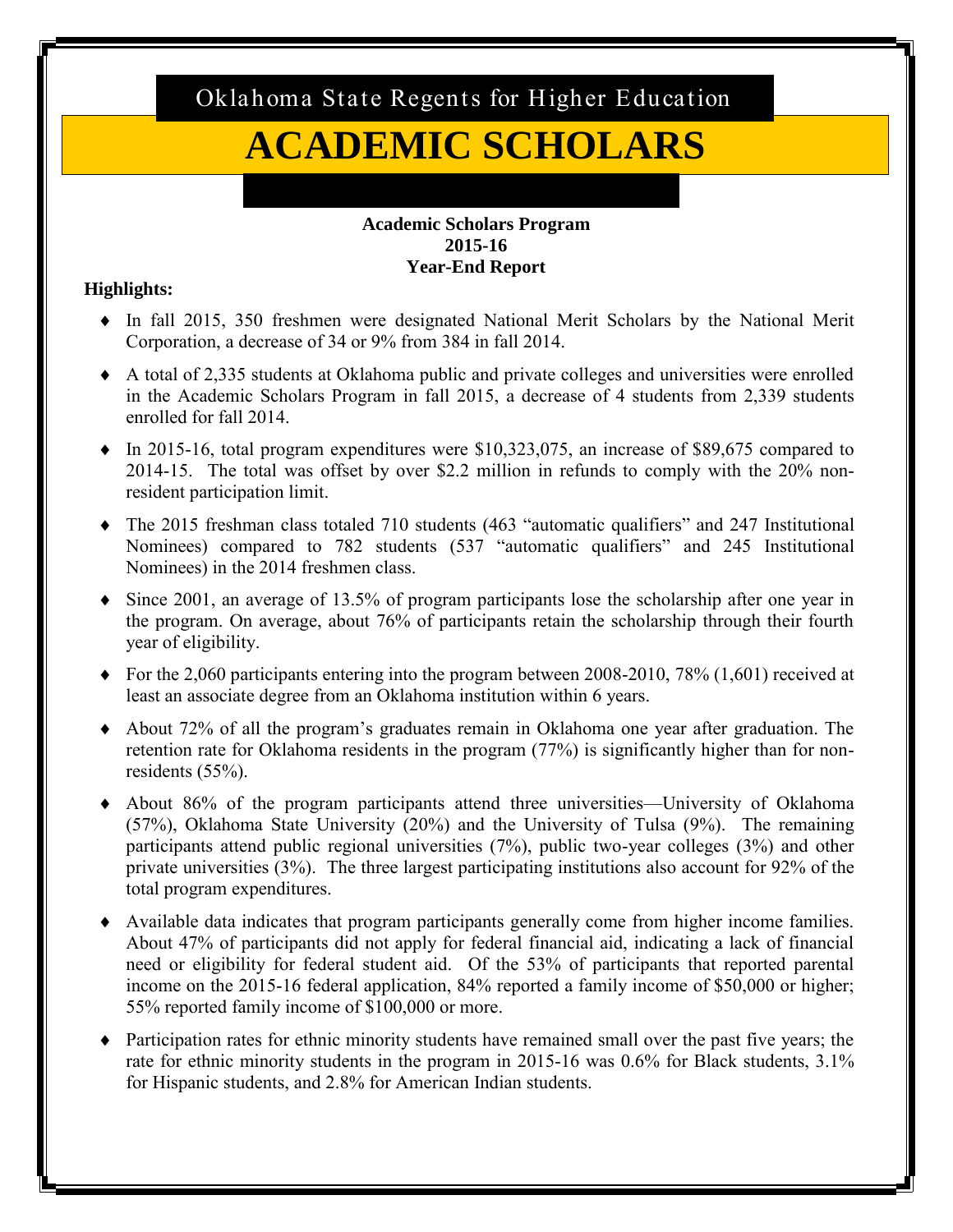# **REPORT CONTENT** Page

| $\mathbf{I}$ . |  |
|----------------|--|
| $\prod$ .      |  |
| III.           |  |
| IV.            |  |
| V.             |  |
| VI.            |  |
| VII.           |  |
| VIII.          |  |
| IX.            |  |
| X.             |  |
| XI.            |  |

# **Qualifying Criteria**

To automatically qualify for the Academic Scholars Program, Oklahoma residents and nonresidents must have received the designation of National Merit Scholar, National Merit Finalist, or Presidential Scholar. Oklahoma residents may also qualify by achieving a score in the top one-half percentile on the ACT or SAT. For 2015, the qualifying ACT score was a sum score of 134 and SAT score was 1560 on the math and verbal sections.

The 1999 Legislature created another avenue by which students can qualify for ASP awards-Institutional Nominees. Applicants may qualify for consideration at public colleges and universities by meeting at least one of the two criteria listed below:

#### One of the Two Criteria

| Tier                         | <b>ACT</b> or SAT<br>Equivalent | <b>GPA</b> and Class Rank                                                                    |
|------------------------------|---------------------------------|----------------------------------------------------------------------------------------------|
| Research                     | 32 or SAT<br>Equivalent         | GPA 3.9 and either Top 2% Class Rank or rank of first<br>or second in their graduating class |
| <b>Regional Universities</b> | 30 or SAT<br>Equivalent         | GPA 3.8 and either Top 4% Class Rank or rank of first<br>or second in their graduating class |
| Two-Year Colleges            | 29 or SAT<br>Equivalent         | GPA 3.7 and either Top 5% Class Rank or rank of first<br>or second in their graduating class |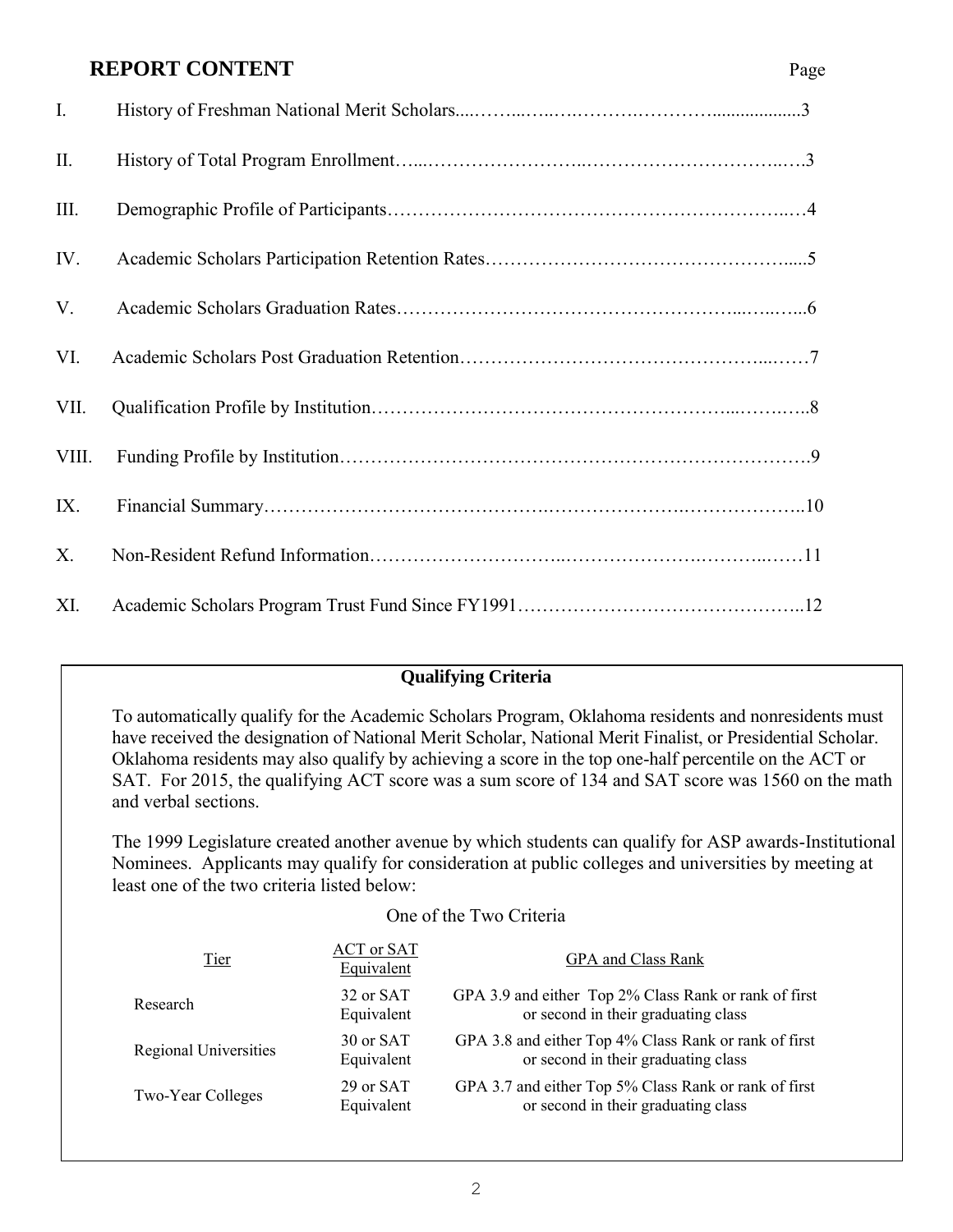## **I. History of Freshman National Merit Scholars:**





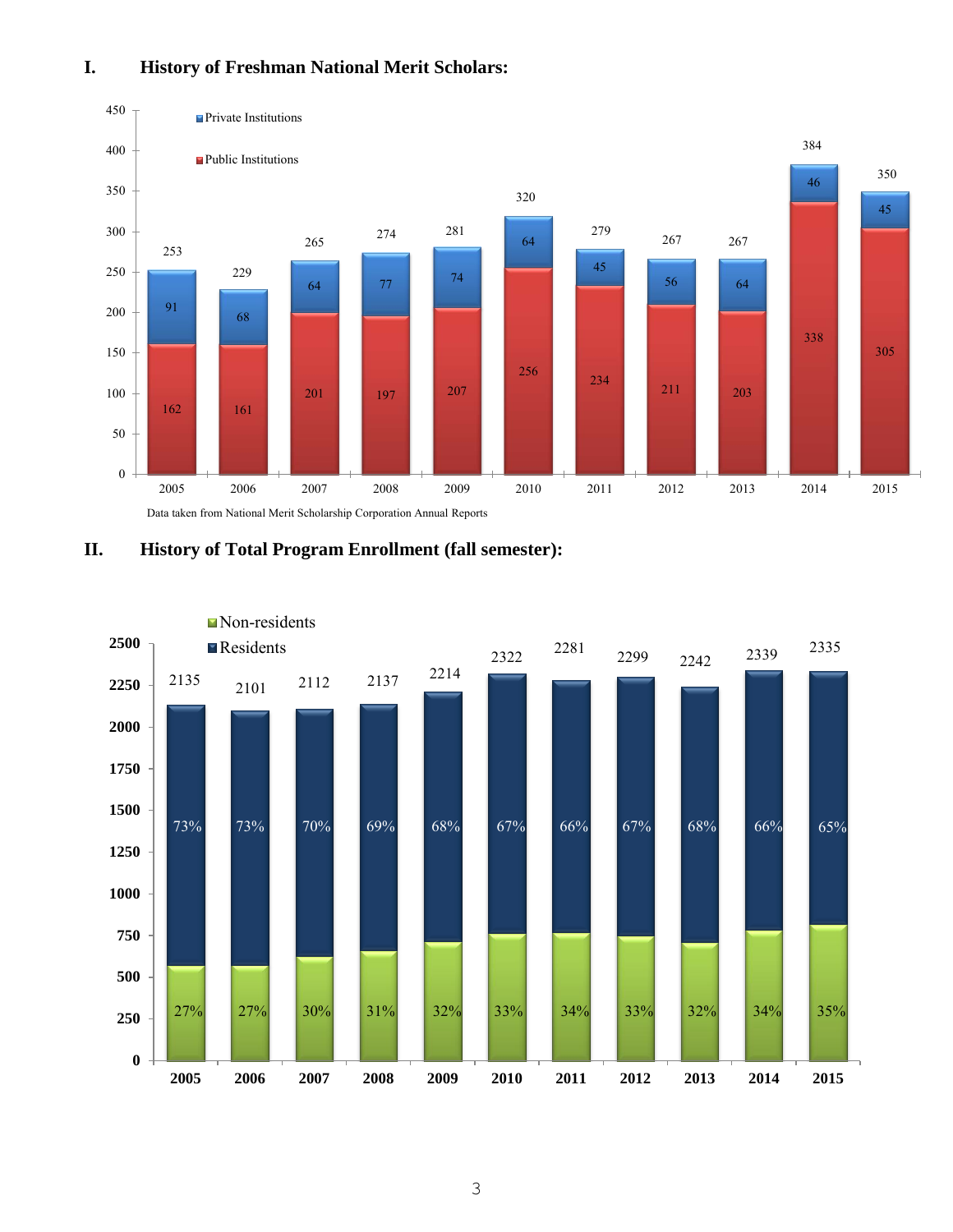#### **III. Demographic Profile of Participants (fall semester):**

#### **Ethnicity Data of All Participants**

|         |       |              |                 | American |        | Not Reported/ |
|---------|-------|--------------|-----------------|----------|--------|---------------|
| Year    | Asian | <b>Black</b> | <b>Hispanic</b> | Indian   | White  | Other*        |
| 2011-12 | 4.72% | 0.51%        | 2.59%           | 3.51%    | 78.92% | 9.75%         |
| 2012-13 | 5.52% | 0.50%        | 3.24%           | 3.24%    | 77.70% | 9.80%         |
| 2013-14 | 5.17% | 0.54%        | 3.45%           | 2.50%    | 79.16% | 9.18%         |
| 2014-15 | 6.02% | 0.61%        | 3.45%           | 2.58%    | 78.26% | 9.03%         |
| 2015-16 | 6.24% | $0.57\%$     | 3.10%           | 2.75%    | 77.80% | 9.54%         |

#### **Five-Year Trend**

In 2010-11 ethnic categories were added for multi-ethnic, native Hawaiian, and non-resident aliens. These figures are reflected in the "Not Reported/Other" category"

| Year    | <b>Female</b> | Male   |
|---------|---------------|--------|
| 2011-12 | 45.16%        | 54.84% |
| 2012-13 | 42.93%        | 57.07% |
| 2013-14 | 43.99%        | 56.01% |
| 2014-15 | 43.08%        | 56.92% |
| 2015-16 | 43.35%        | 56.65% |

#### **Gender Data of All Participants Five-Year Trend**

#### **Parent Income Data Collected from the FAFSA for 2015-2016 Participants**

|                           | Number of<br><b>Students</b> | $%$ of<br>total | % of those Reporting Income |
|---------------------------|------------------------------|-----------------|-----------------------------|
| No Parent income reported | 1,087                        | 46.55%          |                             |
|                           |                              |                 |                             |
| \$100,000 or more         | 687                          | 29.42%          | 55.05%                      |
| \$75,000 - \$99,999       | 193                          | 8.27%           | 15.46%                      |
| \$70,000 - \$74,999       | 38                           | 1.63%           | 3.04%                       |
| $$60,000 - $69,999$       | 59                           | 2.53%           | 4.73%                       |
| \$50,000 - \$59,999       | 72                           | 3.08%           | 5.77%                       |
| \$25,000 - \$49,999       | 132                          | 5.65%           | 10.58%                      |
| $$10,000 - $24,999$       | 49                           | 2.10%           | 3.93%                       |
| $$1 - $9,999$             | 12                           | 0.51%           | 0.96%                       |
| \$0                       | 2                            | $0.09\%$        | 0.16%                       |
| less than \$0             | 4                            | 0.17%           | 0.32%                       |
|                           |                              |                 |                             |
| Totals                    | 2,335                        | 100.00%         | 100.00%                     |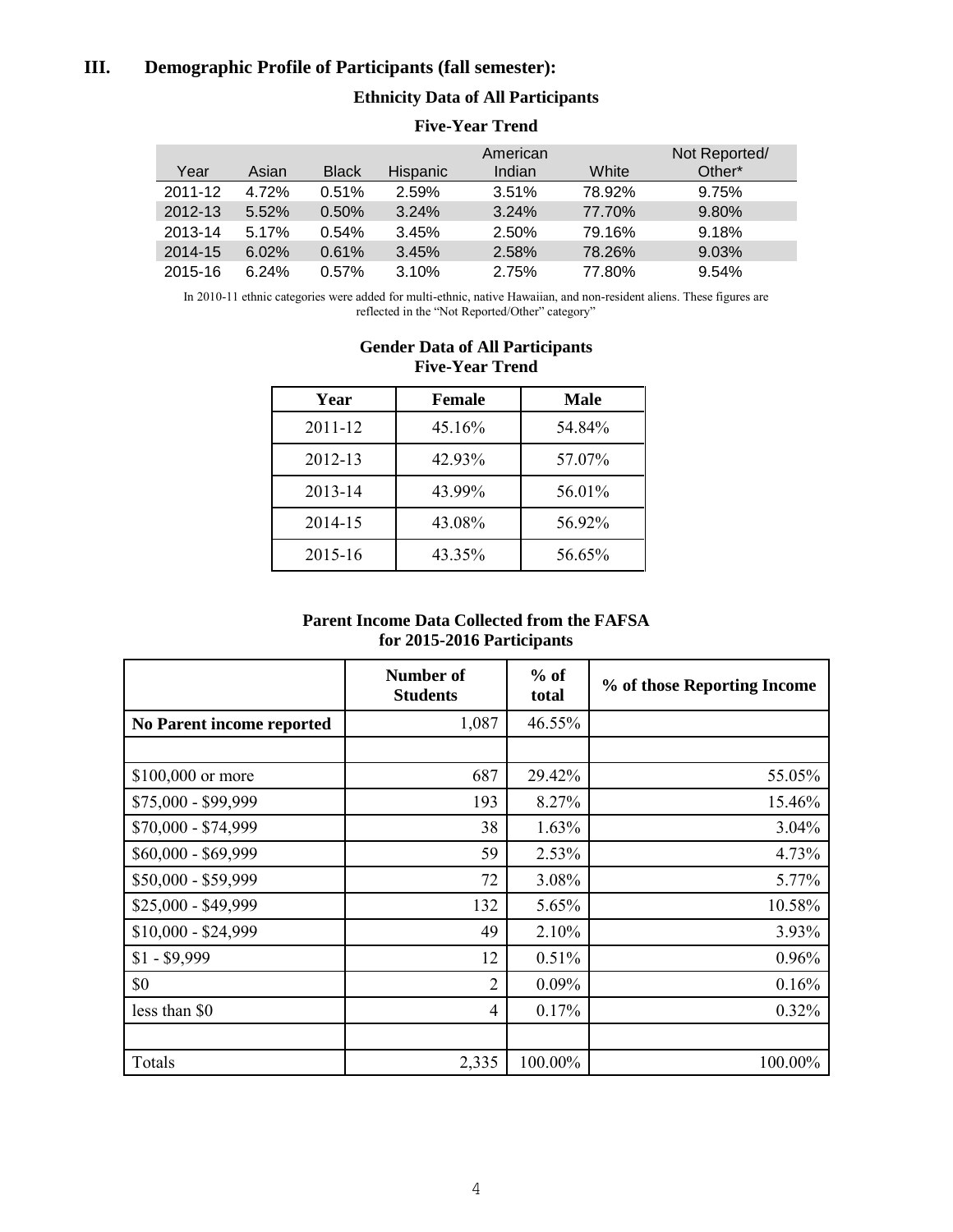# **IV. Academic Scholars Participation Retention Rates:**

| <b>Entry Year</b> | 1st Year | 2nd Year | 3rd Year | 4th Year | 5th Year | <b>6th Year</b>  |
|-------------------|----------|----------|----------|----------|----------|------------------|
| 2015              | 710      | $\ast$   | $\ast$   | $\ast$   | $\ast$   | $\ast$           |
| 2014              | 782      | 668      | *        | $\ast$   | *        | $\ast$           |
| 2013              | 618      | 526      | 491      | $\ast$   | *        | $\ast$           |
| 2012              | 630      | 518      | 487      | 441      | $\ast$   | $\ast$           |
| 2011              | 649      | 573      | 546      | 521      | 24       | $\ast$           |
| 2010              | 722      | 611      | 581      | 544      | 23       |                  |
| 2009              | 667      | 570      | 523      | 495      | 15       | $\boldsymbol{0}$ |
| 2008              | 649      | 561      | 518      | 482      | 18       | 1                |
| 2007              | 628      | 538      | 521      | 486      | 18       |                  |
| 2006              | 571      | 495      | 455      | 432      | 23       | $\boldsymbol{0}$ |
| 2005              | 620      | 523      | 500      | 463      | 29       |                  |
| 2004              | 601      | 523      | 481      | 448      | 26       | 2                |
| 2003              | 620      | 543      | 504      | 475      | 37       | 4                |
| 2002              | 563      | 524      | 495      | 452      | 45       |                  |
| 2001              | 438      | 389      | 369      | 333      | 28       | 3                |

Number of Participants by Year

# Percentage of Recipients Retained

| <b>Entry Year</b> | 1st Year | 2nd Year | 3rd Year | 4th Year | 5th Year | <b>6th Year</b> |
|-------------------|----------|----------|----------|----------|----------|-----------------|
| 2015              | 100%     | $\ast$   | ∗        | $\star$  | ∗        | $\star$         |
| 2014              | 100%     | 85%      | ∗        | $\star$  | ∗        | $\ast$          |
| 2013              | 100%     | 85%      | 79%      | $\ast$   | $\ast$   | $\ast$          |
| 2012              | 100%     | 82%      | 77%      | 70%      | $\ast$   | $\ast$          |
| 2011              | 100%     | 88%      | 84%      | 80%      | $4\%$    | $\ast$          |
| 2010              | 100%     | 85%      | 80%      | 75%      | 3%       | $0\%$           |
| 2009              | 100%     | 85%      | 78%      | 74%      | $2\%$    | $0\%$           |
| 2008              | 100%     | 86%      | 80%      | 74%      | 3%       | $0\%$           |
| 2007              | 100%     | 86%      | 83%      | 77%      | 3%       | $0\%$           |
| 2006              | 100%     | 87%      | 80%      | 76%      | 4%       | $0\%$           |
| 2005              | 100%     | 84%      | 81%      | 75%      | $5\%$    | $0\%$           |
| 2004              | 100%     | 87%      | 80%      | 75%      | 4%       | $0\%$           |
| 2003              | 100%     | 88%      | 81%      | 77%      | 6%       | $1\%$           |
| 2002              | 100%     | 93%      | 88%      | 80%      | 8%       | $0\%$           |
| 2001              | 100%     | 89%      | 84%      | 76%      | 6%       | $1\%$           |

\*The average attrition rate for students in the Academic Scholars Program from the first year to the second year is 13.5%.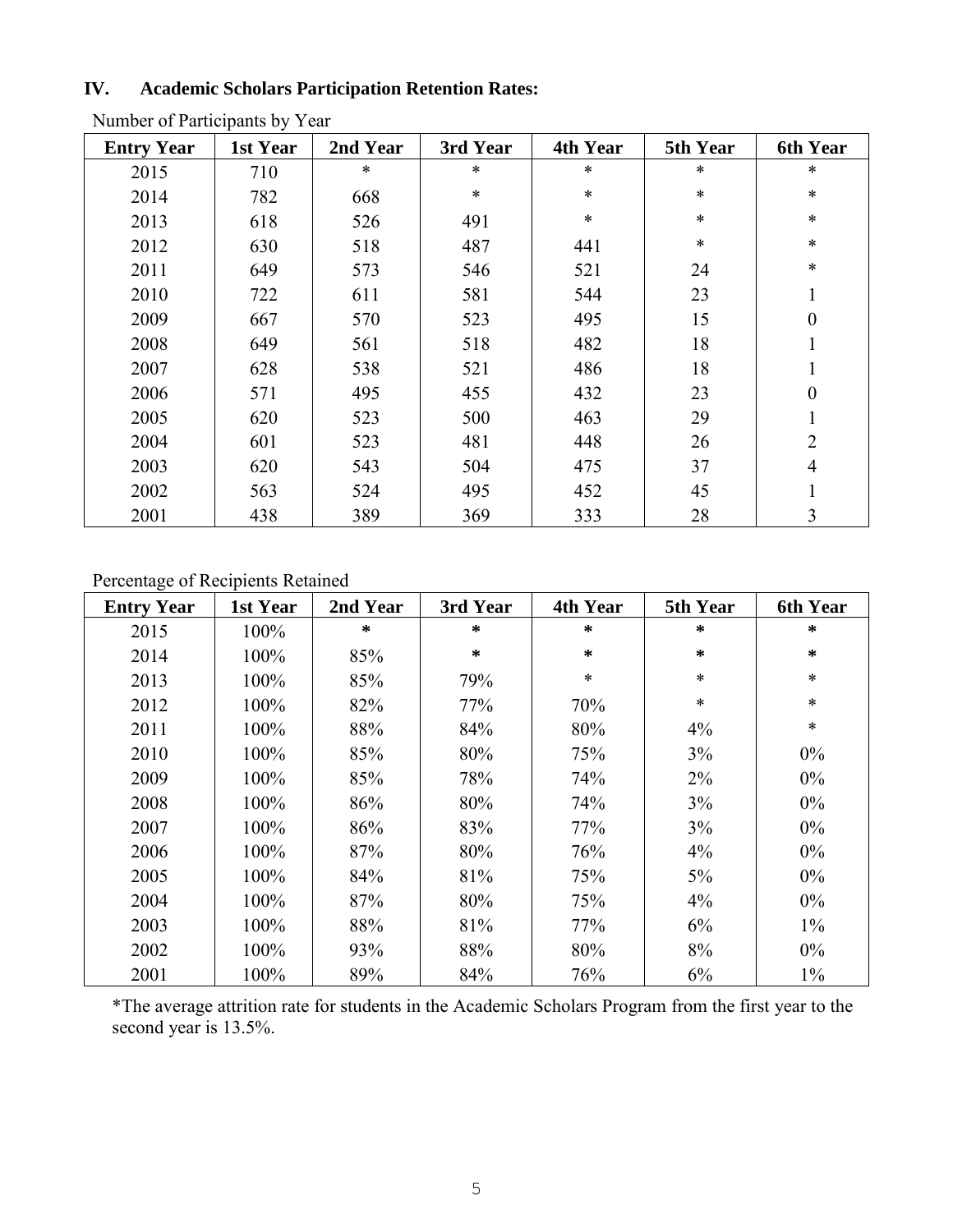#### **V. Academic Scholars Graduation Rates:**

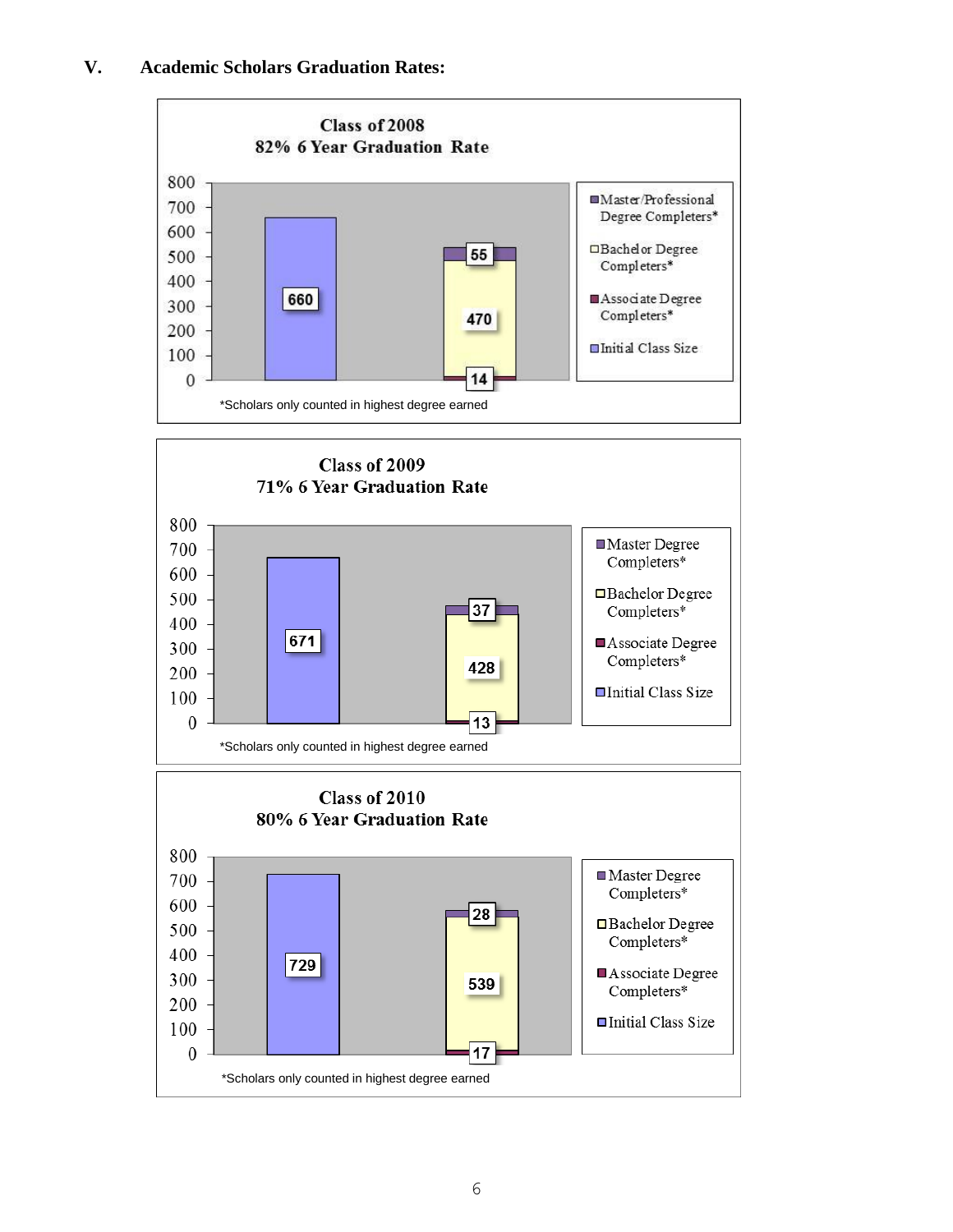#### **VI. Academic Scholars Post Graduation Retention**

# **All Academic Scholar Program Graduates Employed in Oklahoma (between April 1, 2013 and June 30, 2014) Or Who Were Enrolled in the Oklahoma State System**

| Employed in Oklahoma (between April 1, 2013 and June 30, 2014)<br>Or Who Were Enrolled in the Oklahoma State System |          |          |          |          |          |  |  |  |  |
|---------------------------------------------------------------------------------------------------------------------|----------|----------|----------|----------|----------|--|--|--|--|
| <b>Degree Year:</b>                                                                                                 | 20082009 | 20092010 | 20102011 | 20112012 | 20122013 |  |  |  |  |
| Employed*                                                                                                           | 256      | 310      | 380      | 491      | 549      |  |  |  |  |
| Enrolled, not employed**                                                                                            |          | 6        |          | 12       |          |  |  |  |  |
| <b>Total Retained</b>                                                                                               | 256      | 316      | 391      | 503      | 551      |  |  |  |  |
| Total Graduates, unduplicated                                                                                       | 552      | 635      | 683      | 813      | 765      |  |  |  |  |
| <b>Percent Retained</b>                                                                                             | 46%      | 50%      | 57%      | 62%      | 72%      |  |  |  |  |

\* Based on Oklahoma Employment Security Commission records of employment between April 1, 2013 and June 30, 2014 and Oklahoma Tax Commission matches for 2013.

\*\* Enrolled any semester during academic year 2013-2014.

# **Oklahoma Resident Academic Scholar Program Graduates Employed in Oklahoma (between April 1, 2013 and June 30, 2014) Or Who Were Enrolled in the Oklahoma State System**

| Employed in Oklahoma (between April 1, 2013 and June 30, 2014)<br>Or Who Were Enrolled in the Oklahoma State System |          |          |          |          |          |  |  |  |
|---------------------------------------------------------------------------------------------------------------------|----------|----------|----------|----------|----------|--|--|--|
| <b>Degree Year:</b>                                                                                                 | 20082009 | 20092010 | 20102011 | 20112012 | 20122013 |  |  |  |
| Employed*                                                                                                           | 229      | 273      | 331      | 411      | 449      |  |  |  |
| Enrolled, not employed**                                                                                            | $\theta$ | h        | 10       |          |          |  |  |  |
| <b>Total Retained</b>                                                                                               | 229      | 279      | 341      | 420      | 451      |  |  |  |
| Total Graduates, unduplicated                                                                                       | 390      | 482      | 516      | 583      | 584      |  |  |  |
| <b>Percent Retained</b>                                                                                             | 59%      | 58%      | 66%      | 72%      | 77%      |  |  |  |

\* Based on Oklahoma Employment Security Commission records of employment between April 1, 2013 and June 30, 2014 and Oklahoma Tax Commission matches for 2013.

\*\* Enrolled any semester during academic year 2013-2014.

# **Non-Resident Academic Scholar Program Graduates Or Who Were Enrolled in the Oklahoma State System Employed in Oklahoma (between April 1, 2013 and June 30, 2014)**

| Employed in Oklahoma (between April 1, 2013 and June 30, 2014)<br>Or Who Were Enrolled in the Oklahoma State System |          |          |          |          |          |  |  |  |  |
|---------------------------------------------------------------------------------------------------------------------|----------|----------|----------|----------|----------|--|--|--|--|
| Degree Year:                                                                                                        | 20082009 | 20092010 | 20102011 | 20112012 | 20122013 |  |  |  |  |
| Employed*                                                                                                           | 27       |          | 49       | 80       | 100      |  |  |  |  |
| Enrolled, not employed**                                                                                            |          |          |          |          |          |  |  |  |  |
| <b>Total Retained</b>                                                                                               | 27       | 37       | 50       | 83       | 100      |  |  |  |  |
| Total Graduates, unduplicated                                                                                       | 162      | 153      | 167      | 230      | 181      |  |  |  |  |
| <b>Percent Retained</b>                                                                                             | 17%      | 24%      | 30%      | 36%      | 55%      |  |  |  |  |

\* Based on Oklahoma Employment Security Commission records of employment between April 1, 2013 and June 30, 2014 and Oklahoma Tax Commission matches for 2013.

\*\* Enrolled any semester during academic year 2013-2014.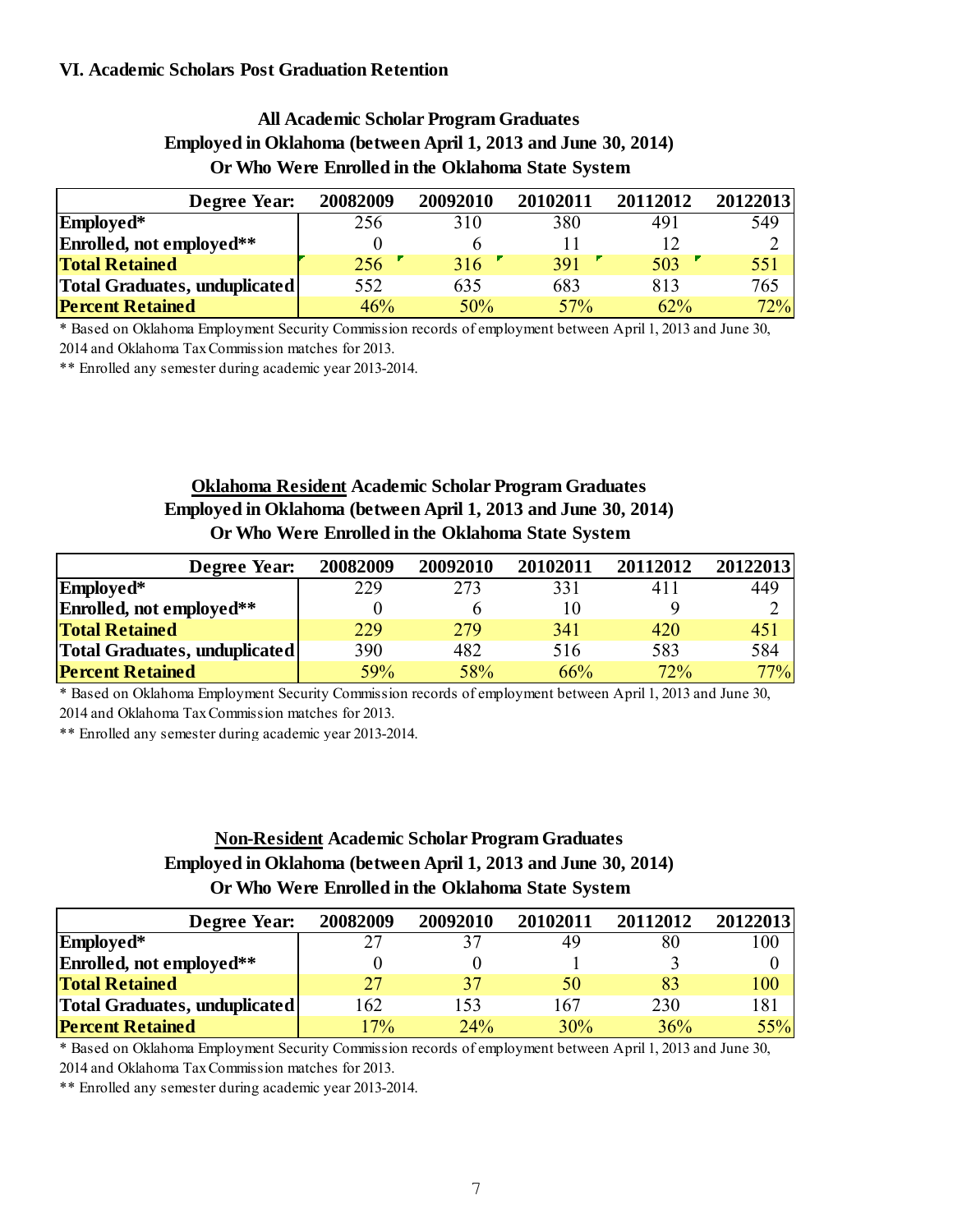#### **Research-Public Institutions Automatic Qualifiers % of Automatic Institutional Mominees Percent of IN's** Total<br>271 33.7% **Percent of Total** University Of Oklahoma **1056 68.7% 271 33.7% 1327 56.8% 11. Qualification Profile by Institution (fall semester)**<br> **10.6 68.7% 10.5% 10.5% 11.05% 11.05% 11.05% 11.05% 11.05% 11.05% 11.05% 11.05% 11.05% 11.05% 11.05% 11.05% 11.05% 11.05% 11.05%** Oklahoma State University **185 12.0% 290 36.1% 475 20.3% Exergen-Public Institutions**<br> **Character University Of Oklahoma**<br> **Oklahoma** HSC 11 0.7% 4 0.5% 15 0.6%<br> **Oklahoma** State University<br> **Oklahoma** State University-COM 1 0.1% 0 0.0% 1 0.0%<br> **Oklahoma** State University-COM 1 Subtotal - Public Comps. **1253 81.5% 565 70.9% 1818 77.9% 4-Year-Public Institutions Automatic Qualifiers**  $\frac{0.1\%}{1.5\%}$ **Automatic Institutional**  <u>1 0.0% 1<br>
565 70.9% 1818</u><br> **Nominees** Percent of IN's Total<br>
14 1.7% 15 **Percent of Total** Subtotal - Public Comps. **1253 81.5% 165 10.9% 1818 17.9%**<br> **1253 161.5% 1818 199% 1818 Percent of**<br> **1 1.1 0.1% 14 1.7% 15 0.6%**<br> **1 1.1 0.1% 14 1.7% 15 0.6%**<br> **1 1.1 1.7% 15** East Central University **1 0.1% 1 4 1.7% 1 5 0.6%** Automatic 3. of Institutional<br>
Cameron University 1 0.1% 14 1.7% 15 0.6%<br>
East Central University 1 0.1% 14 1.7% 15 0.6%<br>
Langston University 0 0.0% 6 0.7% 6 0.3%<br>
Northeastern State University 0 0.0% 21 2.6% 21 0.9% **Example 1.1 Cameron** University **1 0.1% 2014 1.7% 2** 15 **0.6%**<br> **East Central University 1 0.1% 14 1.7% 15 0.6%**<br> **East Central University 1 0.1% 14 1.7% 15 0.6%**<br> **East Central University** Cameron University<br>
East Central University<br>
Langston University<br>
Mortheastern State University<br>
Northwestern Ok. State Univ.<br>
21 **1.7%**<br>
2.6%<br>
Northwestern Ok. State Univ.<br>
2.6%<br>
21 2.6%<br>
21 0.9%<br>
2.6%<br>
21 0.9%<br>
2.6%<br>
21 **East Central University**<br> **1 0.1% 14 1.7% 15 0.6%**<br> **1 0.0% 6 0.7% 6 0.3%**<br> **Northeastern State University 0 0.0% 21 2.6% 21 0.9%**<br> **1 0.1% 21 2.6% 21 0.9%**<br> **1 0.1% 14 1.7% Example 1.1**<br>
Rootheastern State University **1 1.1% 11 1.7% 14 1.7% 14 1.7%**<br>
Northwestern Ok. State Univ. **1 1.9% 14 1.7% 14 1.7% 14 1.9%**<br>
Ok. Panhandle State Univ. **1 1 0.1% 10.4% 1** Northeastern State University **1 1.1% 21 2.6% 21 1.1%**<br>
Northwestern Ok. State Univ. **1 1.1% 14 1.7% 14 1.7% 14 1.6%**<br>
Ok. Panhandle State Univ. **1 0.1% 3 0.4% 3 0.1%**<br>
Southeastern Ok. St Southwestern Ok. State Univ. **6 0.4% 2 5 3.1% 3 1 1.3%** University of Central Ok. **4 0.3% 2 2 2.7% 2 6 1.1%** Rogers State University 1 0.1% 8 1.0% 9 0.4%<br>
Southeastern Ok. State Univ. 1 0.1% 22 2.7% 23 1.0%<br>
Southwestern Ok. State Univ. 6 0.4% 25 3.1% 31 1.3%<br>
University of Central Ok. 4 0.3% 22 2.7% 26 1.1%<br>
U. of Science and Ar 8. State Univ.<br>
1 **0.1%** 22 2.7% 23 1.0%<br>
1.0%<br>
1.0%<br>
2. Central Ok.<br>
4 0.3% 22 2.7% 26 1.1%<br>
2. and Arts of Ok.<br>
1.0% 22 2.7% 26 1.1%<br>
3.0%<br>
7 0.9% 7 0.3%<br>
3.1% 7 0.3% **2-Year-Public Institutions Automatic Qualifiers 0.3%**<br> **0.0%**<br> **0.9%**<br> **8.000**<br> **Automatic Institutional**  156 19% 170<br>156 19.6% 170<br>**Momines** Percent of IN's Total<br>6 0.7% 6 **Percent of Total** Subtotal - Public 4-Yr<br> **Automatic 2.2 Carl Albert State College 19.6%**<br> **Carl Albert State College 19.0%**<br> **Carl Albert State College 19.0%**<br> **Connors State College 19.0%**<br> **Connors State College 19.0%**<br> **Connors State Co** Automatic <sup>3</sup>/<sub>3</sub> of Institutional<br>
2-Year-Public Institutions Qualifiers Automatic Nominees Percent of IN's Total<br>
Connors State College **0** 0.0% 6 0.7% 6 0.3%<br>
Connors State College 0 0.0% 3 0.4% 3 0.1%<br>
Eastern Ok. Stat **Easter-Public Institutions**<br>
Carl Albert State College **0** 0.0% **6** 0.7% **6** 0.3%<br>
Connors State College 0 0.0% 3 0.4% 3 0.1%<br>
Eastern Ok. State College 0 0.0% 5 0.6% 5 0.2%<br>
Murray State College 0 0.0% 7 0.9% 7 0.3% <table>\n<tbody>\n<tr>\n<th>2.10.11</th>\n<th>2.10.21</th>\n<th>2.10.21</th>\n<th>3.20.22</th>\n<th>4.20</th>\n<th>5.20</th>\n<th>7.20</th>\n<th>7.20</th>\n<th>7.20</th>\n<th>7.20</th>\n<th>7.20</th>\n<th>7.20</th>\n<th>7.20</th>\n<th>7.20</th>\n<th>7.20</th>\n<th>7.20</th>\n<th>7.20</th>\n<th>7.20</th>\n<th>7.20</th>\n<th>7.20</th>\ Carl Albert State College **0** 0.0% 6 0.7% 6 0.3%<br>
Connors State College 0 0.0% 3 0.4% 3 0.1%<br>
Eastern Ok. State College 0 0.0% 5 0.6% 5 0.2%<br>
Murray State College 0 0.0% 7 0.9% 7 0.3%<br>
Northeastern Oklahoma A&M 0 0.0% 4 0. Connors State College **0** 0.0% 3 0.4% 3 0.1%<br>
Eastern Ok. State College 0 0.0% 5 0.6% 5 0.2%<br>
Murray State College 0 0.0% 7 0.9% 7 0.3%<br>
Northeastern Oklahoma A&M 0 0.0% 4 0.5% 4 0.2%<br>
Northern Oklahoma College 0 0.0% 7 0 Castern Ok. State College<br>
Murray State College<br>
Mortheastern Oklahoma A&M<br>
Mortheastern Oklahoma A&M<br>
Mortheastern Oklahoma College<br> **0** 0.0%<br> **9** 1.1%<br> **1.1%**<br> **9** 0.4%<br>
OSU-OKC<br> **0** 0.0%<br> **9** 1.1%<br> **9** 0.4%<br> **9** 0.4%<br> Murray State College **0** 0.0% 7 0.9% 7 0.3%<br>
Northeastern Oklahoma A&M 0 0.0% 4 0.5% 4 0.2%<br>
Northern Oklahoma College 0 0.0% 7 0.9% 7 0.3%<br>
Oklahoma City Comm. Coll. 0 0.0% 9 1.1% 9 0.4%<br>
OSU-OKC 0 0.0% 4 0.5% 4 0.2%<br>
OSU Northeastern Oklahoma A&M<br>
Northern Oklahoma College **0** 0.0% 7 0.9% 7 0.3%<br>
Oklahoma City Comm. Coll. **0** 0.0% 9 1.1% 9 0.4%<br>
OSU-OKC 0 0.0% 4 0.5% 4 0.2%<br>
OSU-IT 0 0.0% 0 0.0% 0 0.0% 0 0.0%<br>
Redlands Community College 0 Northern Oklahoma College **0** 0.0% 7 0.9% 7 0.3%<br>
Oklahoma City Comm. Coll. **0** 0.0% 9 1.1% 9 0.4%<br>
OSU-OKC 0 0.0% 4 0.5% 4 0.2%<br>
OSU-IT 0 0.0% 0 0.0% 9 0.0% 0 0.0%<br>
Redlands Community College 0 0.0% 5 0.6% 5 0.2%<br>
Rose St 0.00% **9** 1.1% 9 0.4%<br>
0.2020 0.00 0.00% 1 0.5% 4 0.2%<br>
0.2020 0.00 0.00% 0 0.00% 0 0.0% 0 0.0%<br>
0.00% 5 0.6% 5 0.2%<br>
0.2%<br>
0.00% 5 0.6% 5 0.2%<br>
0.2%<br>
8.000 0.0% 9 1.1% 9 0.4%<br>
8.000 0.00% 9 1.1% 9 0.4% Seminole State College **0 0.0% 3 0.4% 3 0.1%** Tulsa Community College **1 0.1% 8 1.0% 9 0.4% Example Server College 0 0.0% 5 0.6% 5 0.2%**<br> **Example State College 0 0.0% 9 1.1% 9 0.4%**<br> **Example State College 0 0.0% 3 0.4% 3 0.1%**<br> **Example State College 1 0.1% 8 1.0%** 8 College **1 0 0.0% 9 1.1% 9 0.4%**<br>
nity College **1 0.1% 8 1.0% 9 0.4%**<br>
State College **1 0.1% 8 1.0% 9 0.4%**<br>
State College **0 0.0%** 5 **0.6%** 5 **0.2%**<br>
Subtotal - Public 2-Yr **1 0.1%** 7 **Private/Ind. Institutions Automatic Qualifiers**  $\frac{0.1\%}{0.0\%}$ <br> $\frac{0.1\%}{0.1\%}$ **Automatic Institutional**  <u>5 1.0% 5 1.0% 5 1.0% 6 1.0% 6 1.0% 6 1.0% 6 1.0% 6 1.0% 6 1.0% 6 1.0% 6 1.0% 6 1.0% 6 1.0% 6 1.0% 6 1.0% 6 1.0% 6 1.0% 6 1.0% 6 1.0% 6 1.0% 6 1.0% 6 1.0% 6 1.0% 6 1.0% 6 1.0% 6 1.0% 6 1.0% 6 1.0% 6 1.0% 6 1.0% 6 1.0% 6 1.</u> **Percent of Total** University of Tulsa **<sup>199</sup> 12.9% 0 0.0% <sup>199</sup> 8.5% Constitutional Constitutional Percent of Percent of Percent of Percent of Percent of Percent of Percent of Percent University of Tulsa 199 12.9% 0 0 0.0% 199 8.5%<br>
University of Tulsa 199 12.9% 0 0 0.0% 12 0.5%<br>
Oklahoma Automatic Christian Constitutions**<br> **Christian Christian University of Tulsa**<br> **Christian University 12 1.9% 1 1.01% 1.99 1.2.9% 1.01% 1.01%**<br> **Oklahoma Christian University 11 1.9% 1 1.9% 1 1.9% Private/Ind. Institutions**<br>
University of Tulsa 199 12.9% 0 0.0% 199 8.5%<br>
Oklahoma Baptist University 12 0.8% 0 0.0% 12 0.5%<br>
Oklahoma Christian University 44 2.9% 1 0.1% 45 1.9%<br>
Oklahoma City University 11 0.7% 0 0.0% Vniversity of Tulsa 199 12.9% 0 0.0% 199 8.5%<br>
Oklahoma Baptist University 12 0.8% 0 0.0% 12 0.5%<br>
Oklahoma Christian University 11 0.7% 0 0.0% 11 0.5%<br>
Oral Roberts University 1 0.3% 0 0.0% 11 0.5%<br>
Mid America Christian **Oklahoma Baptist University** 12 0.8% 0 0.0% 12 0.5%<br> **Oklahoma Christian University** 44 2.9% 1 0.1% 45 1.9%<br> **Oklahoma City University** 11 0.7% 0 0.0% 11 0.5%<br> **Oral Roberts University** 4 0.3% 0 0.0% 4 0.2%<br> **Mid America Example 1 1.9%**<br> **Example 1.9%**<br> **Example 1.9%**<br> **Example 1.9%**<br> **Example 1.9%**<br> **Example 1.9%**<br> **Example 1.9%**<br> **Example 1.9%**<br> **Example 1.9%**<br> **Example 1.9%**<br> **Example 1.9%**<br> **Example 1.9%**<br> **Example 1.9%**<br> **Example 1** Versity 11 0.7% 0 0.0% 11 0.5%<br>
iversity 4 0.3% 0 0.0% 4 0.2%<br>
iristian University 0 0.0% 0 0.0% 0 0.0%<br>
ne University 0 0.0% 0 0.0% 0 0.0%<br>
Subtotal - Priv/Ind 270 17.6% 1 0.1% 271 11.6% **Totals 1538 100.0% 797 100.0% 2335 100.0% VII. Qualification Profile by Institution (fall semester)**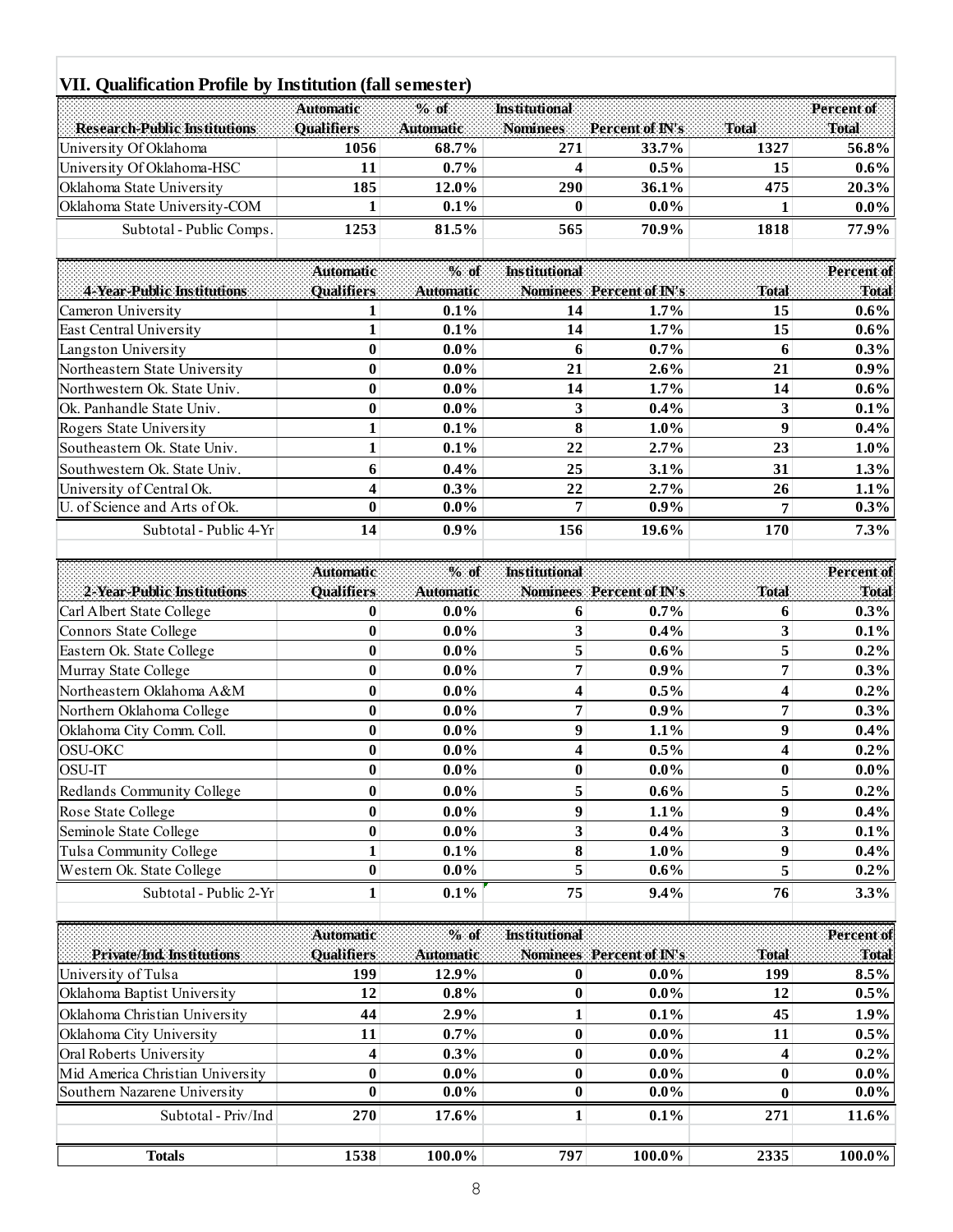# **VIII. Funding Profile by Institution**

|                                     | <b>VIII. Funding Profile by Institution</b> |                           |                                  |                   |                    |                      |  |  |  |  |
|-------------------------------------|---------------------------------------------|---------------------------|----------------------------------|-------------------|--------------------|----------------------|--|--|--|--|
| <b>Research-Public Institutions</b> | <b>Automatic</b><br><b>Qualifiers</b>       | $%$ of<br>Automatic       | <b>Institutional</b><br>Nominees | $%$ of IN         | Total              | Percent of<br>Total  |  |  |  |  |
| University Of Oklahoma              | 2,898,500                                   | 69.78%                    | 379,400                          | 37.41%            | 3,277,900          | 63.43%               |  |  |  |  |
| University Of Oklahoma-HSC          | 27,500                                      | $0.66\%$                  | 5,600                            | 0.55%             | 33,100             | 0.64%                |  |  |  |  |
| Oklahoma State University           | 506,000                                     | 12.18%                    | 404,600                          | 39.90%            | 910,600            | 17.62%               |  |  |  |  |
| Oklahoma State Univ.-HSC            | 2,750                                       | $0.07\%$                  | $\bf{0}$                         | $0.00\%$          | 2,750              | 0.05%                |  |  |  |  |
| Subtotal-Public Comps               | \$3,434,750                                 | 82.69%                    | \$789,600                        | 77.86%            | \$4,224,350        | 81.74%               |  |  |  |  |
|                                     | Automatic                                   | $%$ of                    | <b>Institutional</b>             |                   |                    | Percent of           |  |  |  |  |
| 4-Year-Public Institutions          | Qualifiers                                  | <b>Automatic Nominees</b> |                                  | $%$ of $N$        | <b>Total</b>       | Total                |  |  |  |  |
| Cameron University                  | 2,000                                       | 0.05%                     | 14,000                           | 1.38%             | 16,000             | 0.31%                |  |  |  |  |
| East Central University             | 2,000                                       | 0.05%                     | 14,000                           | 1.38%             | 16,000             | 0.31%                |  |  |  |  |
| Langston University                 | $\bf{0}$                                    | $0.00\%$                  | 6,000                            | $0.59\%$          | 6,000              | 0.12%                |  |  |  |  |
| Northeastern State University       | $\bf{0}$                                    | $0.00\%$                  | 21,000                           | 2.07%             | 21,000             | 0.41%                |  |  |  |  |
| Northwestern Ok. State Univ.        | $\bf{0}$                                    | $0.00\%$                  |                                  | 1.38%             |                    | 0.27%                |  |  |  |  |
| Ok. Panhandle State Univ.           | $\bf{0}$                                    | $0.00\%$                  | 14,000                           |                   | 14,000             |                      |  |  |  |  |
| Rogers State University             | 2,000                                       | 0.05%                     | 3,000<br>8,000                   | $0.30\%$<br>0.79% | 3,000<br>10,000    | $0.06\%$<br>0.19%    |  |  |  |  |
| Southeastern Ok. State Univ.        | 2,000                                       | 0.05%                     | 22,000                           | 2.17%             | 24,000             | 0.46%                |  |  |  |  |
| Southwestern Ok. State Univ.        | 12,000                                      | 0.29%                     | 25,000                           | 2.47%             | 37,000             | 0.72%                |  |  |  |  |
| University of Central Ok.           |                                             | 0.19%                     |                                  | 2.17%             | 30,000             |                      |  |  |  |  |
| U. of Science and Arts of Ok.       | 8,000<br>$\bf{0}$                           | $0.00\%$                  | 22,000<br>7,000                  | 0.69%             | 7,000              | $0.58\%$<br>$0.14\%$ |  |  |  |  |
|                                     |                                             |                           |                                  |                   |                    |                      |  |  |  |  |
| Subtotal-Public 4-yr                | \$28,000                                    | 0.67%                     | \$156,000                        | 15.38%            | \$184,000          | 3.56%                |  |  |  |  |
|                                     | <b>Automatic</b>                            | % of                      | <b>Institutional</b>             |                   |                    | Percent of           |  |  |  |  |
| 2-Year-Public Institutions          | <b>Oualifiers</b>                           | <b>Automatic</b>          | Nominees % of IN                 |                   | <b>Total Total</b> |                      |  |  |  |  |
| Carl Albert State College           | $\bf{0}$                                    | $0.00\%$                  | 5,400                            | 0.53%             | 5,400              | 0.10%                |  |  |  |  |
| Connors State College               | $\bf{0}$                                    | $0.00\%$                  | 2,700                            | 0.27%             | 2,700              | 0.05%                |  |  |  |  |
| Eastern Ok. State College           | $\bf{0}$                                    | $0.00\%$                  | 4,500                            | 0.44%             | 4,500              | $0.09\%$             |  |  |  |  |
| Murray State College                | $\bf{0}$                                    | $0.00\%$                  | 6,300                            | 0.62%             | 6,300              | 0.12%                |  |  |  |  |
| Northeastern Oklahoma A&M           | $\bf{0}$                                    | $0.00\%$                  | 3,600                            | 0.35%             | 3,600              | $0.07\%$             |  |  |  |  |
| Northern Oklahoma College           | $\boldsymbol{0}$                            | $0.00\%$                  | 6,300                            | 0.62%             | 6,300              | $0.12\%$             |  |  |  |  |
| Oklahoma City Comm. Coll.           | $\bf{0}$                                    | $0.00\%$                  | 8,100                            | $0.80\%$          | 8,100              | $0.16\%$             |  |  |  |  |
| <b>OSU-OKC</b>                      | $\bf{0}$                                    | $0.00\%$                  | 3,600                            | 0.35%             | 3,600              | $0.07\%$             |  |  |  |  |
| OSU-Okmulgee                        | $\bf{0}$                                    | $0.00\%$                  | $\bf{0}$                         | $0.00\%$          | $\boldsymbol{0}$   | $0.00\%$             |  |  |  |  |
| Redlands Community College          | $\bf{0}$                                    | $0.00\%$                  | 4,500                            | 0.44%             | 4,500              | $0.09\%$             |  |  |  |  |
| Rose State College                  | 0                                           | $0.00\%$                  | 8,100                            | $0.80\%$          | 8,100              | $0.16\%$             |  |  |  |  |
| Seminole State College              | $\bf{0}$                                    | $0.00\%$                  | 2,700                            | 0.27%             | 2,700              | $0.05\%$             |  |  |  |  |
| Tulsa Community College             | 1,750                                       | 0.04%                     | 7,200                            | 0.71%             | 8,950              | $0.17\%$             |  |  |  |  |
| Western Ok. State College           | $\bf{0}$                                    | $0.00\%$                  | 4,500                            | $0.44\%$          | 4,500              | $0.09\%$             |  |  |  |  |
| Subtotal-Public 2-yr                | \$1,750                                     | $0.04\%$                  | \$67,500                         | $6.66\%$          | \$69,250           | 1.34%                |  |  |  |  |
|                                     |                                             |                           |                                  |                   |                    |                      |  |  |  |  |
|                                     | Automatic                                   | $%$ of                    | <b>Institutional</b>             |                   |                    | Percent of           |  |  |  |  |
| Private/Ind. Institutions           | <b>Qualifiers</b>                           | <b>Automatic</b>          | Nominees % of IN                 |                   | <b>Total Total</b> |                      |  |  |  |  |
| University of Tulsa                 | 547,250                                     | 13.17%                    | 0                                | $0.00\%$          | 547,250            | 10.59%               |  |  |  |  |
| Oklahoma Baptist University         | 24,000                                      | $0.58\%$                  | $\bf{0}$                         | $0.00\%$          | 24,000             | $0.46\%$             |  |  |  |  |
| Oklahoma Christian University       | 88,000                                      | 2.12%                     | 1,000                            | 0.10%             | 89,000             | $1.72\%$             |  |  |  |  |
| Oklahoma City University            | 22,000                                      | 0.53%                     | $\bf{0}$                         | $0.00\%$          | 22,000             | 0.43%                |  |  |  |  |
| Oral Roberts University             | 8,000                                       | 0.19%                     | $\bf{0}$                         | $0.00\%$          | 8,000              | 0.15%                |  |  |  |  |
| Mid-America Christian University    | 0                                           | $0.00\%$                  | $\boldsymbol{0}$                 | $0.00\%$          | $\boldsymbol{0}$   | $0.00\%$             |  |  |  |  |
| Southern Nazarene University        | $\bf{0}$                                    | $0.00\%$                  | $\boldsymbol{0}$                 | $0.00\%$          | $\bf{0}$           | $0.00\%$             |  |  |  |  |
| Subtotal-Priv/Ind                   | \$689,250                                   | 16.59%                    | \$1,000                          | 0.10%             | \$690,250          | 13.36%               |  |  |  |  |
| <b>Totals</b>                       | \$4,153,750 100.00%                         |                           | $$1,014,100 \vert 100.00\%$<br>9 |                   | \$5,167,850        | 100.00%              |  |  |  |  |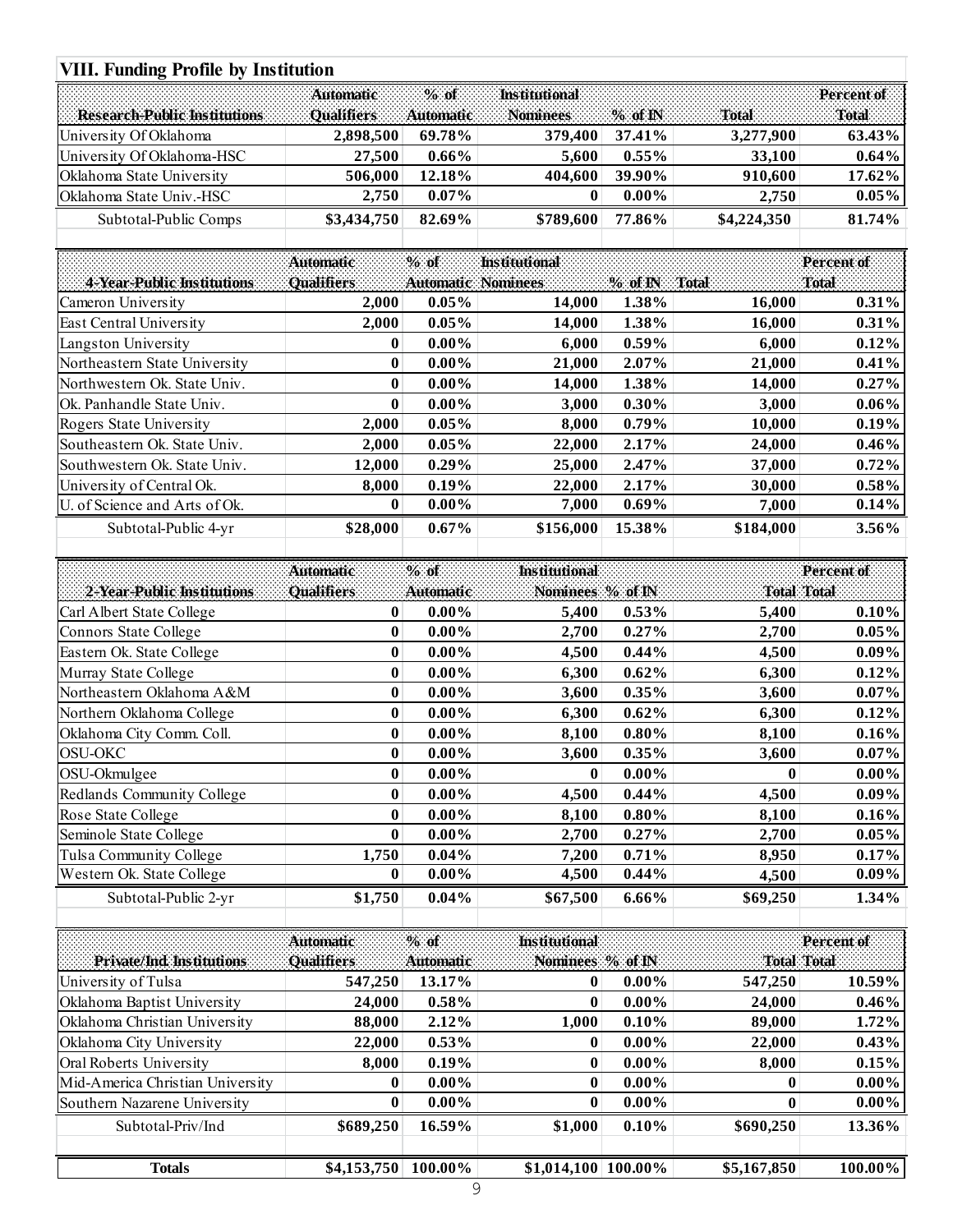# **IX. 2015-16 Financial Summary:**

| IX. 2015-16 Financial Summary:      |                 | <b>Fall 2015</b> | Spring 2016     |             | Summer 2016     |               |               |
|-------------------------------------|-----------------|------------------|-----------------|-------------|-----------------|---------------|---------------|
| <b>Research Public Institutions</b> | <b>Scholars</b> | <b>Amount</b>    | <b>Scholars</b> | Amount      | <b>Scholars</b> | <b>Amount</b> | Total 2015-16 |
| University Of Oklahoma              | 1327            | 3,277,900        | 1317            | 3,214,625   | 51              | 79.900        | 6,572,425     |
| University Of Oklahoma-HSC          | 15              | 33,100           | 11              | 24,850      |                 |               | 57,950        |
| Oklahoma State University           | 475             | 910,600          | 466             | 887,725     | 13              | 16,550        | 1,814,875     |
| Oklahoma State Univ.-HSC            |                 | 2,750            |                 | 2,750       |                 |               | 5,500         |
| Subtotal - Public Comps.            | 1818            | \$4,224,350      | 1795            | \$4,129,950 | 64              | \$96,450      | \$8,450,750   |

| Subtotal - Public Comps.      | 1818             | \$4,224,350 | 1795             | \$4,129,950 | 64              | \$96,450 | \$8,450,750   |
|-------------------------------|------------------|-------------|------------------|-------------|-----------------|----------|---------------|
|                               | <b>Fall 2015</b> |             | Spring 2015      |             | Summer 2016     |          |               |
| 4 Year Public Institutions    | <b>Scholars</b>  |             | Amountl Scholars |             | Amount Scholars | Amount   | Total 2015-16 |
| Cameron University            | 15               | 16,000      | 13               | 14,000      | 0               |          | 30,000        |
| East Central University       | 15               | 16,000      | 15               | 16,000      | 0               |          | 32,000        |
| Langston University           | 6                | 6,000       | 5.               | 5,000       | 0               |          | 11,000        |
| Northeastern State University | 21               | 21,000      | 20               | 19,500      | 0               |          | 40,500        |
| Northwestern Ok. State Univ.  | 14               | 14,000      | 14               | 14,000      | 0               |          | 28,000        |
| lOk. Panhandle State Univ.    | 3                | 3,000       | 3                | 3,000       |                 |          | 6,000         |
| Rogers State University       | 9                | 10,000      | 11               | 11,500      |                 | 500      | 22,000        |
| Southeastern Ok. State Univ.  | 23               | 24,000      | 23               | 23,500      | 0               |          | 47,500        |
| Southwestern Ok. State Univ.  | 31               | 37,000      | 30               | 36,000      | $\mathbf{2}$    | 1,500    | 74,500        |
| University of Central Ok.     | 26               | 30.000      | 26               | 31,000      | 2               | 1,000    | 62,000        |
| U. of Science and Arts of Ok. | 7                | 7,000       | 6                | 6,000       | 0               |          | 13,000        |
| Subtotal - Public 4-Yr        | 170              | \$184,000   | 166              | \$179,500   | 5               | \$3,000  | \$366,500     |

| Subtotal - Public 4-Yr     | 170              | \$184,000 | 166                    | \$179,500 | 5                      | \$3,000          | \$366,500     |  |
|----------------------------|------------------|-----------|------------------------|-----------|------------------------|------------------|---------------|--|
|                            | <b>Fall 2015</b> |           | Spring 2016            |           | Summer 2016            |                  |               |  |
| 2-Year-Public Institutions | <b>Scholars</b>  |           | <b>Amount</b> Scholars |           | <b>Amount Scholars</b> | <b>Amount</b>    | Total 2015-16 |  |
| Carl Albert State College  | 6                | 5,400     | 5.                     | 4,500     | 0                      |                  | 9,900         |  |
| Connors State College      | 3                | 2,700     | 3                      | 2,700     | $\bf{0}$               |                  | 5,400         |  |
| Eastern Ok. State College  | 5                | 4,500     | 4                      | 3,600     |                        | 450              | 8,550         |  |
| Murray State College       | 7                | 6,300     | 6                      | 5,400     | $\bf{0}$               | $\bf{0}$         | 11,700        |  |
| Northeastern Oklahoma A&M  | 4                | 3,600     | 3                      | 2,700     | $\bf{0}$               | 0                | 6,300         |  |
| Northern Oklahoma College  | 7                | 6,300     | 7                      | 6,300     | $\bf{0}$               | $\boldsymbol{0}$ | 12,600        |  |
| Oklahoma City Comm. Coll.  | 9                | 8,100     | 9                      | 8,100     | $\bf{0}$               | $\mathbf{0}$     | 16,200        |  |
| <b>OSU-OKC</b>             | 4                | 3,600     | 3                      | 2,700     |                        | 450              | 6,750         |  |
| OSU-Okmulgee               | $\bf{0}$         |           | $\bf{0}$               |           | $\bf{0}$               | 0                |               |  |
| Redlands Community College | 5                | 4,500     | 5                      | 4,500     | $\bf{0}$               | $\bf{0}$         | 9,000         |  |
| Rose State College         | 9                | 8,100     | 9                      | 8,100     | $\bf{0}$               | $\bf{0}$         | 16,200        |  |
| Seminole State College     | 3                | 2,700     | 3                      | 2,700     | $\bf{0}$               | $\bf{0}$         | 5,400         |  |
| Tulsa Community College    | 9                | 8,950     | 8                      | 8,050     | $\bf{0}$               | $\bf{0}$         | 17,000        |  |
| Western Ok. State College  | 5                | 4,500     | 5                      | 4,500     |                        | 450              | 9,450         |  |
| Subtotal - Public 2-Yr     | 76               | \$69,250  | 70                     | \$63,850  | 3                      | \$1,350          | \$134,450     |  |

| Subtotal - Public 2-Yr       | 76              | \$69,250         | 70              | \$63,850    | 3                      | \$1,350     | \$134,450     |
|------------------------------|-----------------|------------------|-----------------|-------------|------------------------|-------------|---------------|
|                              |                 | <b>Fall 2015</b> |                 | Spring 2016 |                        | Summer 2016 |               |
| Private/Ind. Institutions    | <b>Scholars</b> | <b>Amount</b>    | <b>Scholars</b> |             | <b>Amount Scholars</b> | Amount      | Total 2015-16 |
| University of Tulsa          | 199             | 547,250          | 198             | 543,125     |                        |             | 1,090,375     |
| Oklahoma Baptist University  | 12              | 24,000           | 11              | 22,000      |                        |             | 46,000        |
| Oklahoma Christian Univ.     | 45              | 89,000           | 44              | 88,000      |                        |             | 177,000       |
| Oklahoma City University     | 11              | 22,000           | 10              | 20,000      |                        |             | 42,000        |
| Oral Roberts University      | 4               | 8,000            | 4               | 8,000       |                        |             | 16,000        |
| Mid America Christian Univ.  | 0               |                  | $\mathbf{0}$    |             | 0                      |             | 0             |
| Southern Nazarene University |                 |                  |                 |             |                        |             | 0             |
| Subtotal - Priv/Ind          | 271             | \$690,250        | 267             | \$681,125   | 0                      | \$0         | \$1,371,375   |
| <b>Totals</b>                | 2335            | \$5,167,850      | $10^{2298}$     | \$5,054,425 | 72                     | \$100,800   | \$10,323,075  |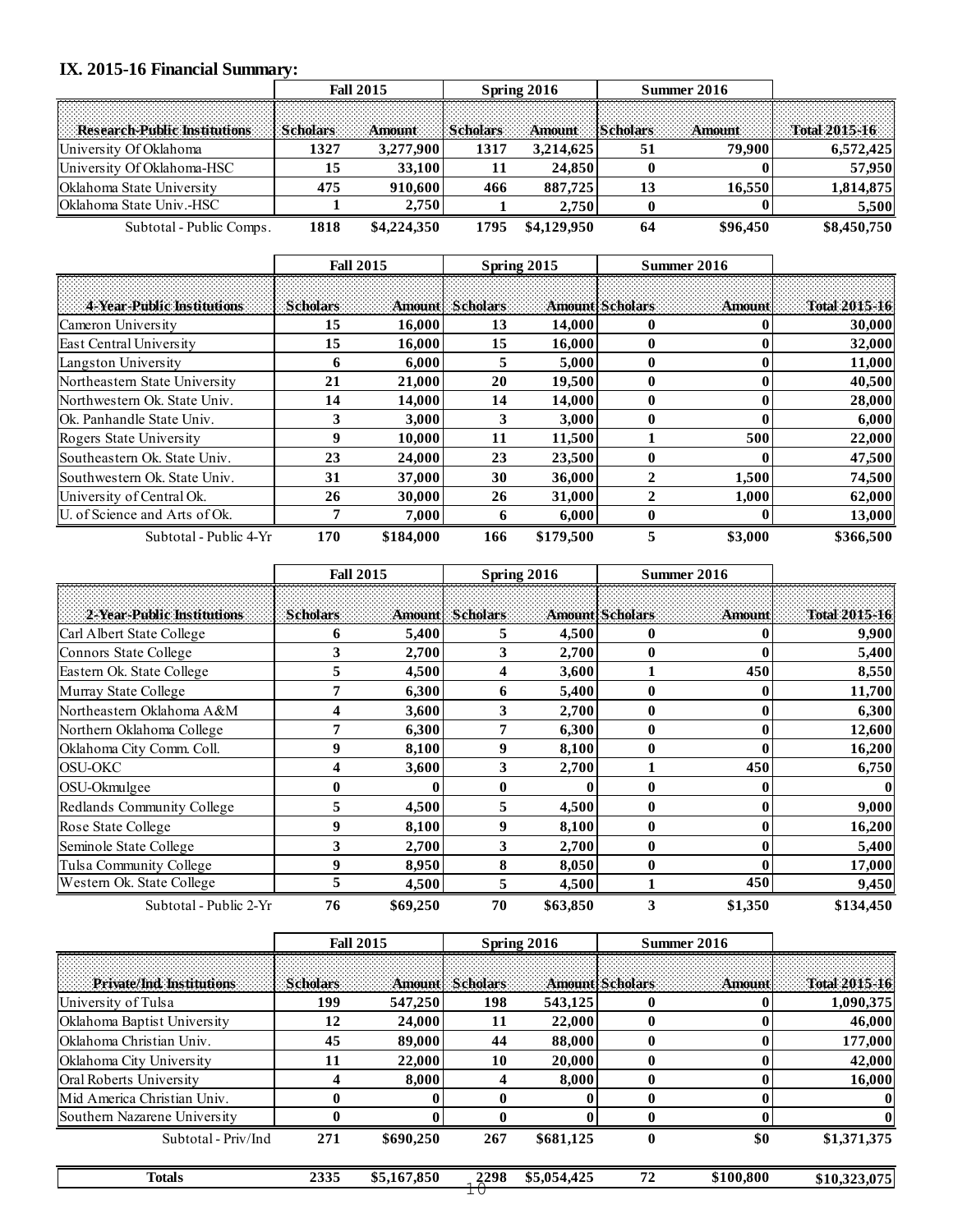## **X. Non-Resident Participation Limit**

- The statutes governing the Academic Scholars Program (Title 70, Section 2404) limit nonresident student participation to 25% of awards or funding.
- $\blacklozenge$  For the 2008-09 through 2011-12, to keep the program in compliance with the statutory limits, institutions exceeding 25% nonresident participation were required to refund program funds. In June 2010, the State Regents took further action to reduce the limit on nonresident student participation to 20% of awards or funding beginning with the 2012-13 academic year. As a result, the total amount refunded increased from about \$1.4 million in 2011-12 to almost \$1.8 million in 2012-13.
- For the 2015-16 academic year, six institutions (University of Oklahoma, University of Oklahoma Health Sciences Center, University of Sciences and Arts of Oklahoma The University of Tulsa, Oklahoma Christian University, and Oklahoma City University) exceeded 20% in nonresident student participation and were required to make refunds to the program totaling \$2,228,964.

|                                               | 2015-16                 |  |
|-----------------------------------------------|-------------------------|--|
| <b>Institution</b>                            | <b>Refund</b><br>Amount |  |
| University of Oklahoma                        | \$1,922,132             |  |
| University of Oklahoma-Health Sciences Center | \$1,970                 |  |
| University of Science and Arts of Oklahoma    | \$547                   |  |
| University of Tulsa                           | \$274,486               |  |
| Oklahoma Christian University                 | \$24,721                |  |
| Oklahoma City University                      | \$5,108                 |  |
| <b>TOTAL</b>                                  | \$2,228,964             |  |

#### **History of Refunds by Institutions**

| <b>Academic Year</b> | <b>Total Refund Amount</b> |
|----------------------|----------------------------|
| 2008-09              | \$991,050                  |
| 2009-10              | \$1,181,069                |
| 2010-11              | \$1,323,588                |
| 2011-12              | \$1,355,396                |
| 2012-13              | \$1,764,589                |
| 2013-14              | \$1,676,220                |
| 2014-15              | \$1,964,794                |
| 2015-16              | \$2,228,964                |